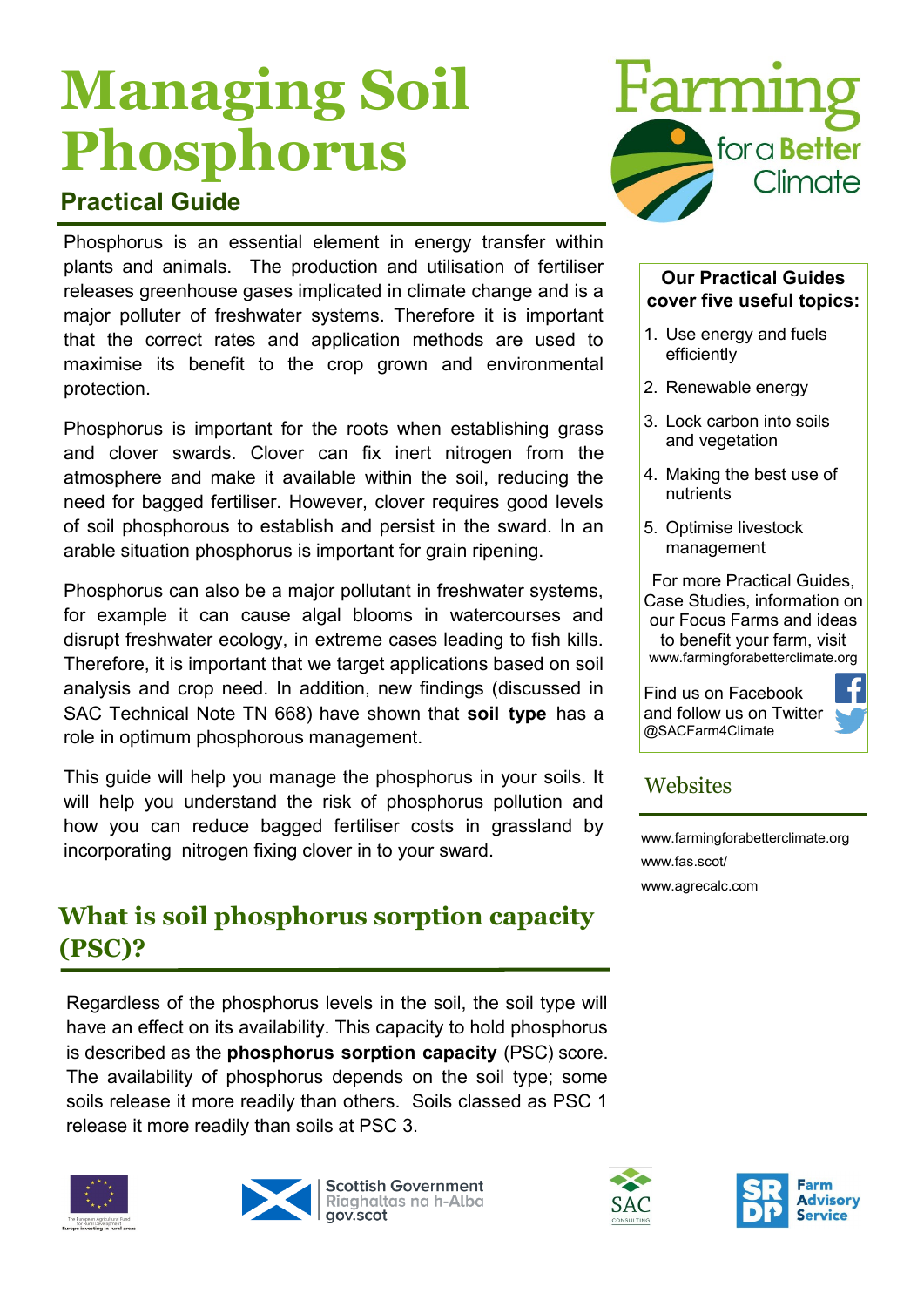## **What PSC score does my croft or farm have?**

The map shows the variation in PSC scores across Scotland. See SAC Technical Note TN 668 *Managing Soil Phosphorus* for more information.

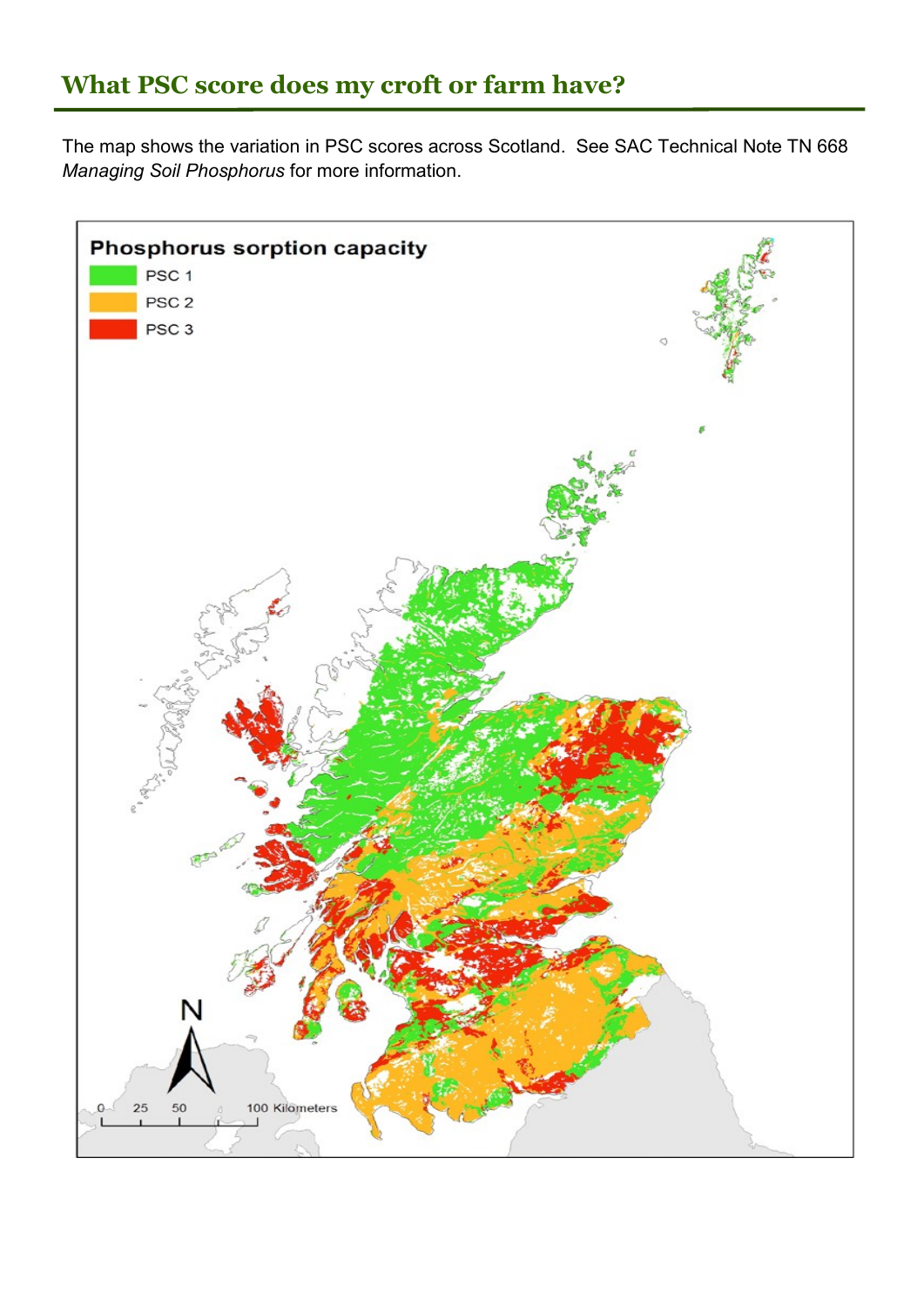## **An illustration of PSC**

Visualise two linked containers; one is the 'soil phosphorus reserve' and the other is the 'plant available phosphorus'. As in the diagram below, the tube connecting them varies in width at various PSC scores. The width of the pipes illustrates that PSC 1 soils make phosphorus more readily available than PSC 3 soils, even if the levels of phosphorus are similar.



PSC 3 soils need a higher application of phosphorus fertiliser before they release it to the soil.

#### **NEW recommendations—adjustments to recommendations found in Technical Note TN 652**

The table below shows the effect of P sorption capacity on adjustments (kg  $P_2O_5/ha/year$ ) to build -up or run-down soil P status. The Table is taken from the Technical Note TN 652.

| P sorption<br>capacity | <b>Soil P status</b> |                        |                  |                  |          |
|------------------------|----------------------|------------------------|------------------|------------------|----------|
|                        | Very low<br>(VL)     | $\text{Low} (\bar{L})$ | $Mod(M-)$        | $Mod(M+)$        | High (H) |
| PSC <sub>1</sub>       | $+40$                | $+20$                  | $\boldsymbol{0}$ | $-10$            | $-20$    |
| PSC <sub>2</sub>       | $+60$                | $+30$                  | $\mathbf{0}$     | $-20$            | $-30$    |
| PSC <sub>3</sub>       | $+80$                | $+40$                  | $+20$            | $\boldsymbol{0}$ | $-40$    |

Therefore if re-seeding a PSC 3 soil with a low P status, you would need to apply an extra 40kg/ ha  $P_2O_5$  than if on a PSC 1 soil. This equates to an extra ~90kg/ha of 0.46:0 (Triple Super Phosphate), so its worth knowing your soils to maximise productivity and make best use of fertilisers.